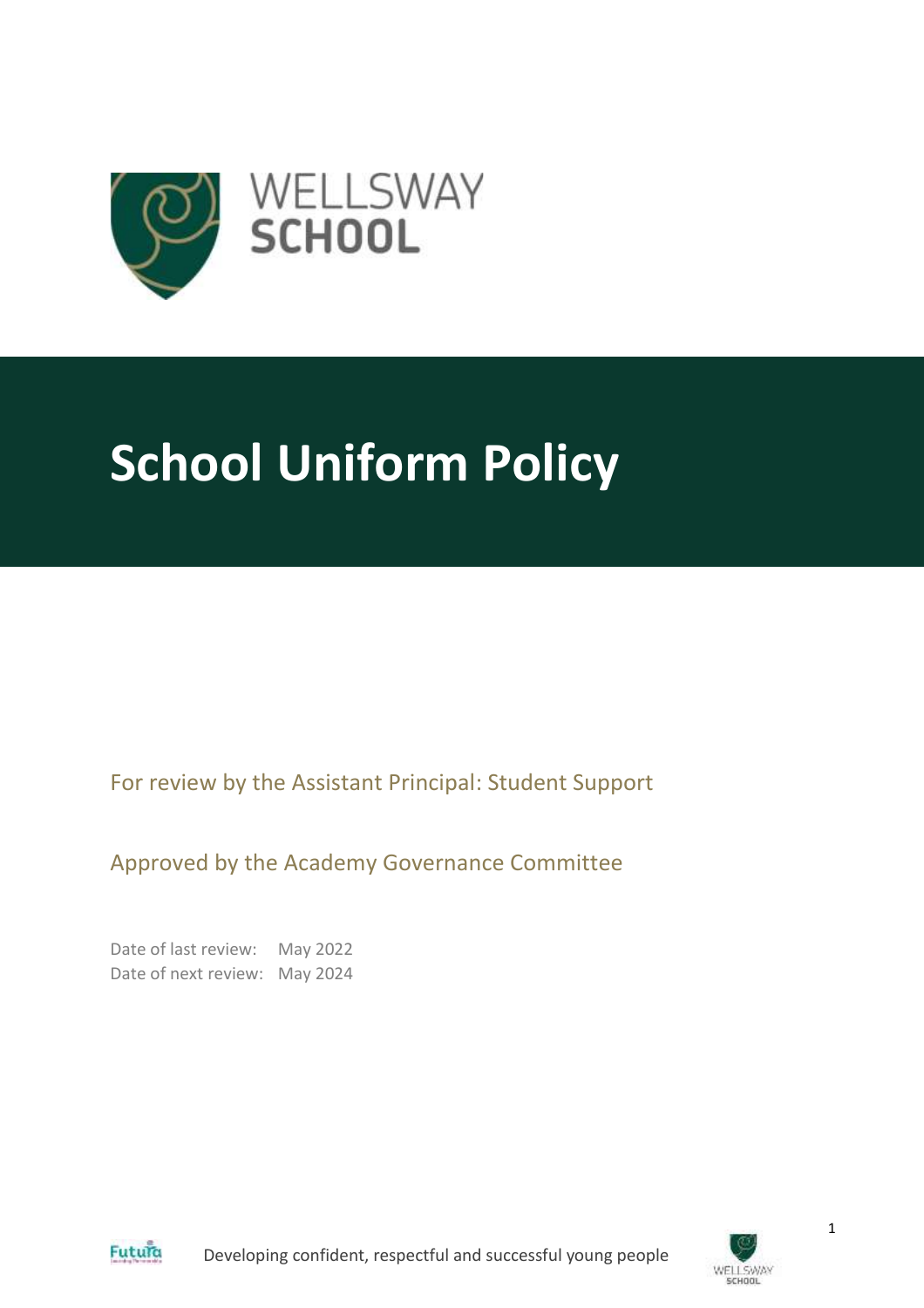# **1. Introduction**

1.1. It is our School policy that all children wear School uniform when attending School, travelling to and from School or when participating in a School-organised event outside normal School hours. We provide a complete list of the items needed for School uniform in this policy, in the essential information for Year 7 parents and new in-year admissions.

# **2. Aims and Objectives**

- 2.1. Our policy on School uniform is based on the notion that School uniform:
	- promotes a sense of pride in the School
	- engenders a sense of community and belonging towards the School
	- is practical and smart
	- identifies the children with the School
	- prevents children from coming to School in fashion clothes that could be distracting in class
	- makes children feel equal to their peers in terms of appearance
	- is regarded as suitable wear for School and good value for money by most parents.

# **3. The School Uniform**

- 3.1. The uniform must be worn by all students in Year 7 to 11.
- 3.2. Whenever the School uniform is worn, it must be complete and not mixed with non-uniform clothing. This includes when travelling to and from School, at which times the uniform must be worn.
- 3.3. School uniform expectations during lesson
	- Students will adhere to the School uniform policy during lessons. If the weather is hot then students may be allowed to remove blazers. This is only if the teacher deems this appropriate.
	- Teachers will ensure uniform expectations are adhered to at the start and end of each lesson.
- 3.4. School uniform expectations at Break Time and Lunch Time
	- Students will adhere to the School uniform policy, including wearing their blazers at all times, if they are in or around the main School buildings. If students are involved in some form of physical activity in an open space then blazers may be removed.
- 3.5 School uniform expectations when students leave the School site at the end of the day
	- At the end of each day all students will adhere to the School uniform policy when they are leaving the School site or in close proximity to the School. Staff on duty at the end of the School day will challenge students who are not meeting the School's uniform expectations when they leave the School premises.
- 3.6 Items marked with an asterisk\* must be purchased from the uniform supplier, Scholars, the School's official uniform supplier.
- 3.7 Students can choose to wear either School Uniform A or School Uniform B. Both uniforms can be seen in our *Example Uniform* document.

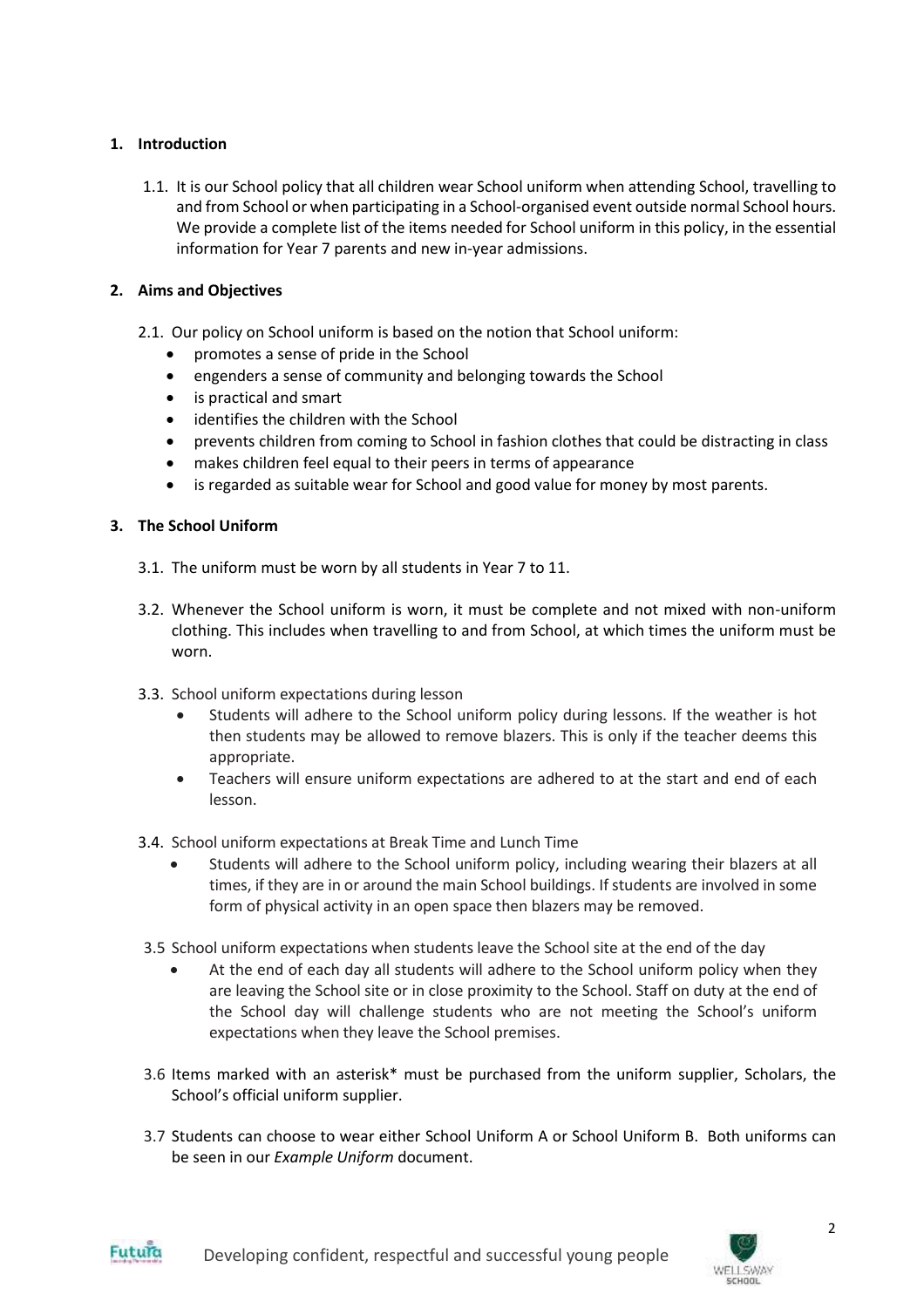3.8 School Uniform A:

- House Tie Wellsway School clip-on tie in House colour
- Blazer Dark green with School logo embroidered onto pocket
- White shirt (roll-neck pullovers or coloured/patterned T-shirts may not be worn under the shirt)
- Trousers Black. **Please see** *Trouser Guidance* **document on the school website for a list of the only acceptable styles.** Students are not permitted to wear leggings, shorts, cargo pants, or fashion trousers of any kind
- Plain black formal leather flat shoes (no trainers, no ballet pump style shoes. no boots, no suede shoes, no daps and no canvass shoes). Examples on appropriate plus non-compliant shoes available on the school website.

Optional:

- Jumper Dark green, V-neck, long sleeve, only to be worn under blazer not instead of the blazer
- Belt Plain black with a discreet plain buckle or clasp

3.9 School Uniform B:

- House Tie Wellsway School clip-on tie in House colour
- Blazer Dark green with School logo embroidered onto pocket
- White shirt (roll-neck pullovers or coloured/patterned T-shirts may not be worn under the shirt)
- Trousers or skirt **Please see** *Trouser Guidance* **document on the school website for a list of the only acceptable styles.** Students are not permitted to wear, leggings, shorts, cargo pants, or fashion trousers of any kind. Skirts must be worn to the knee.
- Skirt\*
- Black/dark-grey socks
- Tights Black or opaque
- Plain black formal leather flat shoes (no trainers, no ballet pump style shoes, no boots, no suede shoes, no daps and no canvass shoes)

Optional:

- Jumper Dark green, V-neck, long sleeve, only to be worn under blazer, not instead of the blazer
- Belt Plain black with a discreet plain buckle or clasp.
- 3.10 It is important that students know the kit requirements in P.E. and any specific requirements for individual activities (i.e. gumshields/shinpads). P.E. lessons will take place in every changing weather conditions and it is therefore vital that all students are appropriately dressed in order to do so.

The following outlines the P.E. kit required by students during lesson time at Wellsway.

Items marked with an asterisk\* must be purchased from the uniform supplier, Scholars, the school's official uniform supplier.



3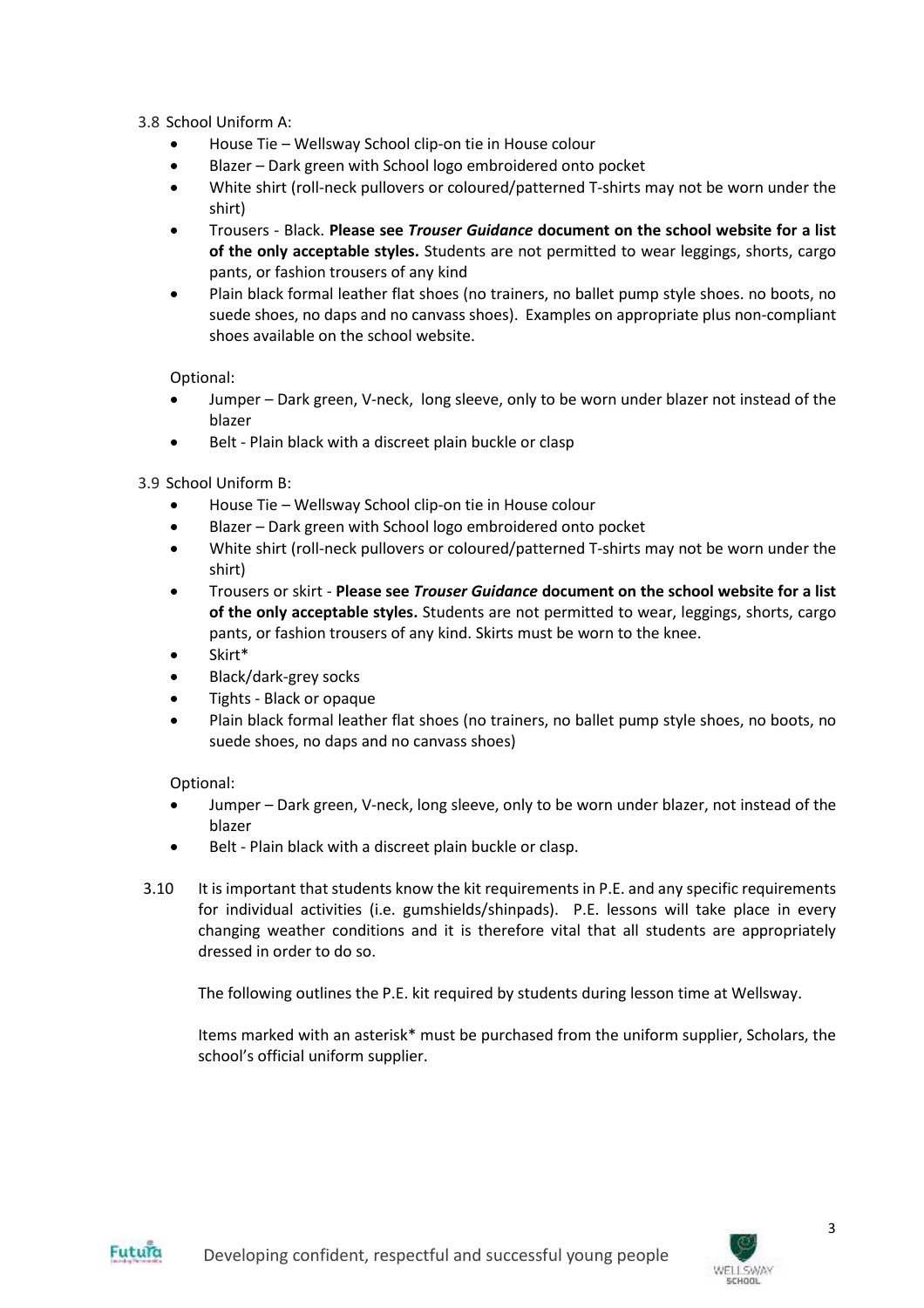#### 3.11 **PE Kit**

# **Compulsory**

*Branded*\*

- Wellsway polo shirt\*
- Wellsway shorts or skort\*
- Wellsway socks\* or plain black hockey/football socks
- Wellsway rugby shirt (black and green)\*
- White trainer socks/ankle sports socks
- Sports trainers (not astro, skate boarding or daps i.e. Converse)
- Football boots (Boys)
- Mouth guard
- Shin pads

# Optional

- Wellsway fleece top\* or plain black sweatshirt (no hoodies)
- Black tracksuit bottoms (no big brands or logo)
- Black skin type layers (only black will be permitted)
- Black sport leggings

# **4 Weather**

- 4.1 During term 6 students may elect to wear their white shirt, tucked in, with sleeves rolled up above the elbow and blazers may be removed.
- 4.2 During periods of excessively warm weather/temperatures, the school may:
	- 4.2.1 Declare at the start of the school by notice from the Principal that ties may be removed. A sign to make students aware will be put up outside Student Support and a message given to students in tutor time at the start of the day.
	- 4.2.2 In extreme heatwave conditions the school may allow students to wear Wellsway School PE kit instead of school uniform.
- 4.3 During periods of excessively cold weather/temperatures, students may wear a plain white tee shirt or vest underneath their regular shirt/blouse. In the eventuality of snowy/icy conditions, students may wear suitable/appropriate shoes/ boots to school.
- 4.4 Students and parents will be informed of these temporary changes to the regulations in 4.2 and 4.3 along with the applicable dates via the schools regular communication channels.

# **5 Head Scarves or Dupattas**

5.1 Head Scarves or dupattas, if worn, must be black or white.

#### **6 Hats, Scarves, Gloves, Hoodies, Coats and Jackets**

6.1 Hoodies are not part of our uniform code. They are not to be worn, to and from, or at the school at any time. Students who arrive at school in these garments must anticipate having them removed for the duration of the day. Please do not send your child to school dressed in any



4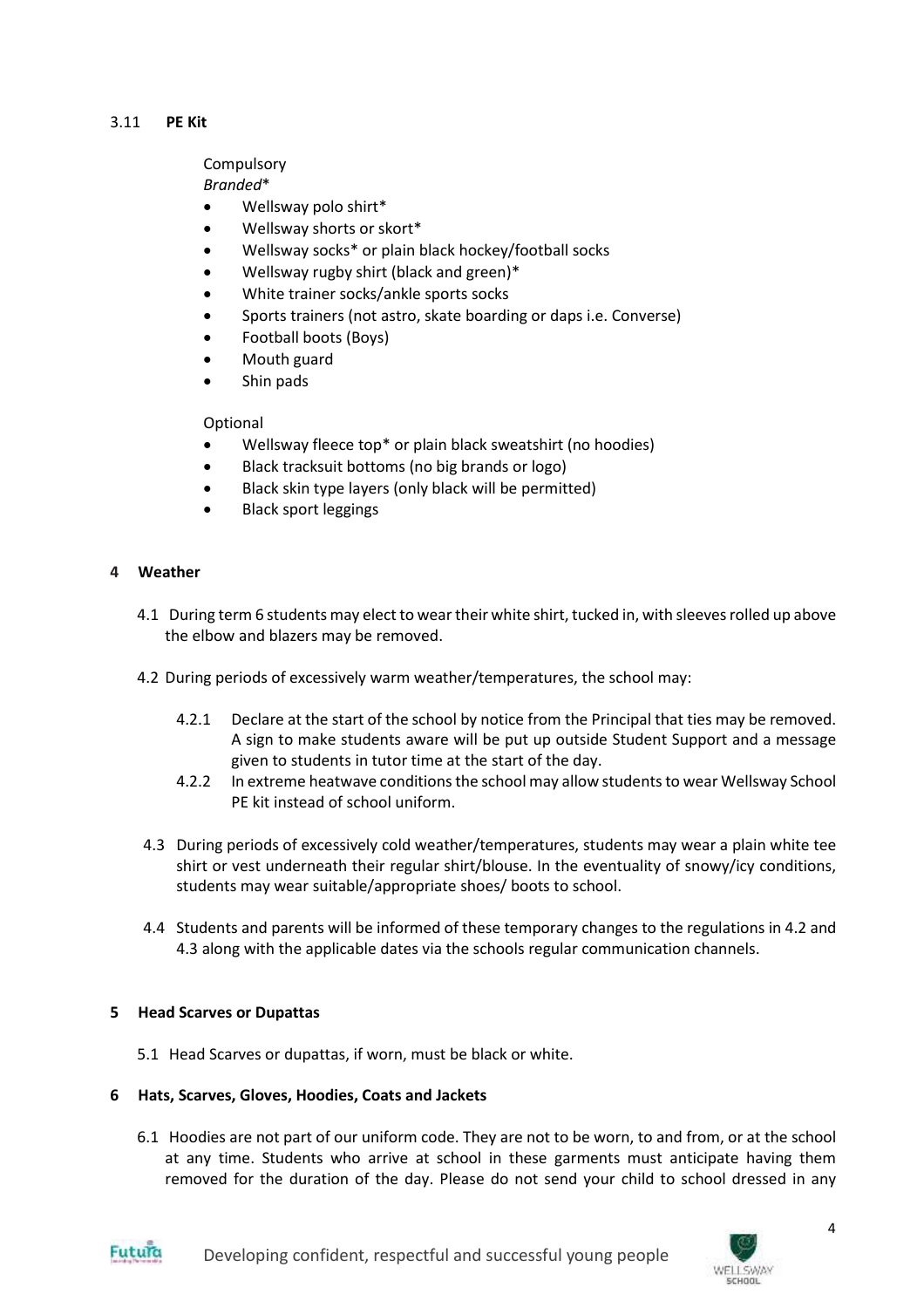garment, which resembles a hoodie of any description this includes hoodies with or without, a zip.

- 6.2 A smart coat or jacket may be worn to and from School. Any logo must not be excessive. Hats and scarves may also be worn but extreme styles will not be permitted.
- 6.3 Coats and jackets made of leather or denim are not acceptable.
- 6.4 Outdoor clothes are not to be worn during lessons or in the dining area.

# **7 Make-up and Jewellery**

- 7.1 Discrete personal make-up will be allowed on students.
- 7.2 Students will be asked to remove any make-up identified. Thisincludes nail varnish, eye make-up, lip-stick, glitter etc.
- 7.3 Students are not permitted to wear jewellery at School (including rings and bracelets). The exceptions to this rule are that students may wear a single stud in each ear; small objects of religious significance, such as a crucifix on a chain and a wristwatch may also be worn.
- 7.4 Jewellery as a result of any facial piercing (including tongue piercing) or any other form of body piercing is not acceptable. Taping over a facial piercing, covering it with a plaster, or using 'clear' jewellery is not permitted.
- 7.5 No false nails or "gels" nail polish may be worn.
- 7.6 Hair accessories must be black, navy or white.
- 7.7 No tattoos are permitted.

#### **8 Hair**

- 8.1 Hair must be kept tidy. Extremes of length or style (as determined by the Principal) are not permitted.
- 8.2 Hair must be natural coloured.
- 8.3 Minimum length: Number 2 cut.
- 8.4 A skin fade haircut is allowed when the top half of the head is cut to a minimum length of a Number 2 cut.
- 8.5 Facial hair must be trimmed so that it is tidy.
- 8.6 Other styling: Parents must ensure that their child avoids unconventional styles. The School reserves the right to insist on re-styling if it considers the style inappropriate.
- 8.7 Shaved patterns in hair or eyebrows are not permitted.
- 8.8 The Principal may grant exceptions to any of the above, but only where this is required as a matter of sincere religious observance and where this can be substantiated by a letter from the leader of the relevant religious community.





Developing confident, respectful and successful young people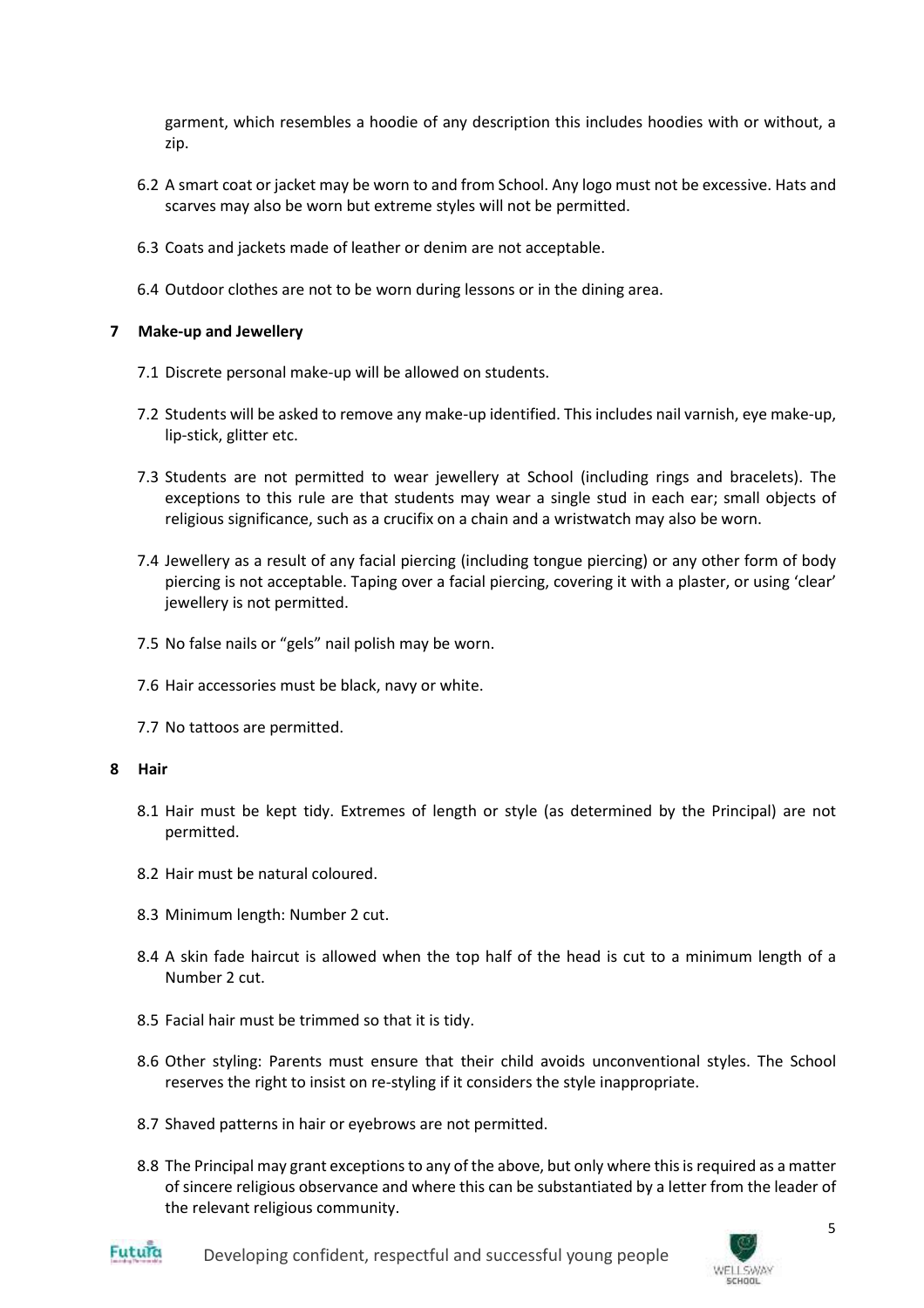# **9 Sixth Form Dress Code**

- 9.1 Sixth Form students are expected to dress appropriately for the task of learning and membership of Wellsway School. A smart appearance is therefore expected of all students in the Wellsway community.
- 9.2 Staff are entitled to engage with students over their appearance. They will inform Heads of Year and/or SLT where there are individual concerns over what is suitable within the framework of the Sixth Form dress code.
- 9.3 The demands of particular religious beliefs are taken into account.
- 9.4 The dress code for Sixth Form students is as follows:

#### **General**

- Footwear in good condition and suitable for the context of Wellsway School.
- Conventional jewellery / earrings with no facial (with the exception of a small nose stud) and no visible body piercings

# **The following should not be worn**

- No revealing clothes, including crop tops or low-cut shirts / blouses / t-shirts
- **No tops with slogans** which may be regarded as offensive, aggressive or out of place in a school context
- No short dresses. Skirts must be to a mid-thigh length
- No beach-wear or sports shorts. Shorts must be tailored, and to a mid-thigh length
- No flip flops or high heels
- Jeans can be worn but have to be smart
- No headwear, including baseball caps
- 9.5 Students are expected to follow this code and to participate in regular reviews or the code.
- **9.6** Smart wear must be worn by all students, male and female, for occasions when students are representing the School e.g. Open Evening, Reception Duty at Parents' Evenings.
- 9.7 Please note that the spirit of the code is important. All Sixth Form students should dress in such a way as to bring credit upon the School.

#### **10 The Role of Parents**

- 10.1 We ask all parents who send their children to our School to support the School uniform policy. We believe that parents have a duty to send their children to School correctly dressed and ready for their daily Schoolwork. One of the responsibilities of parents is to ensure that their child has the correct uniform, and that it is clean and in good repair.
- 10.2 If any parent would like the School to modify the uniform policy, they should make representation, in the first instance, to the Principal. The School welcomes children from all backgrounds and faith communities. If there are serious reasons, for example on religious grounds, why parents want their child to wear clothes that differ from the School uniform, the School will look sympathetically at such requests.



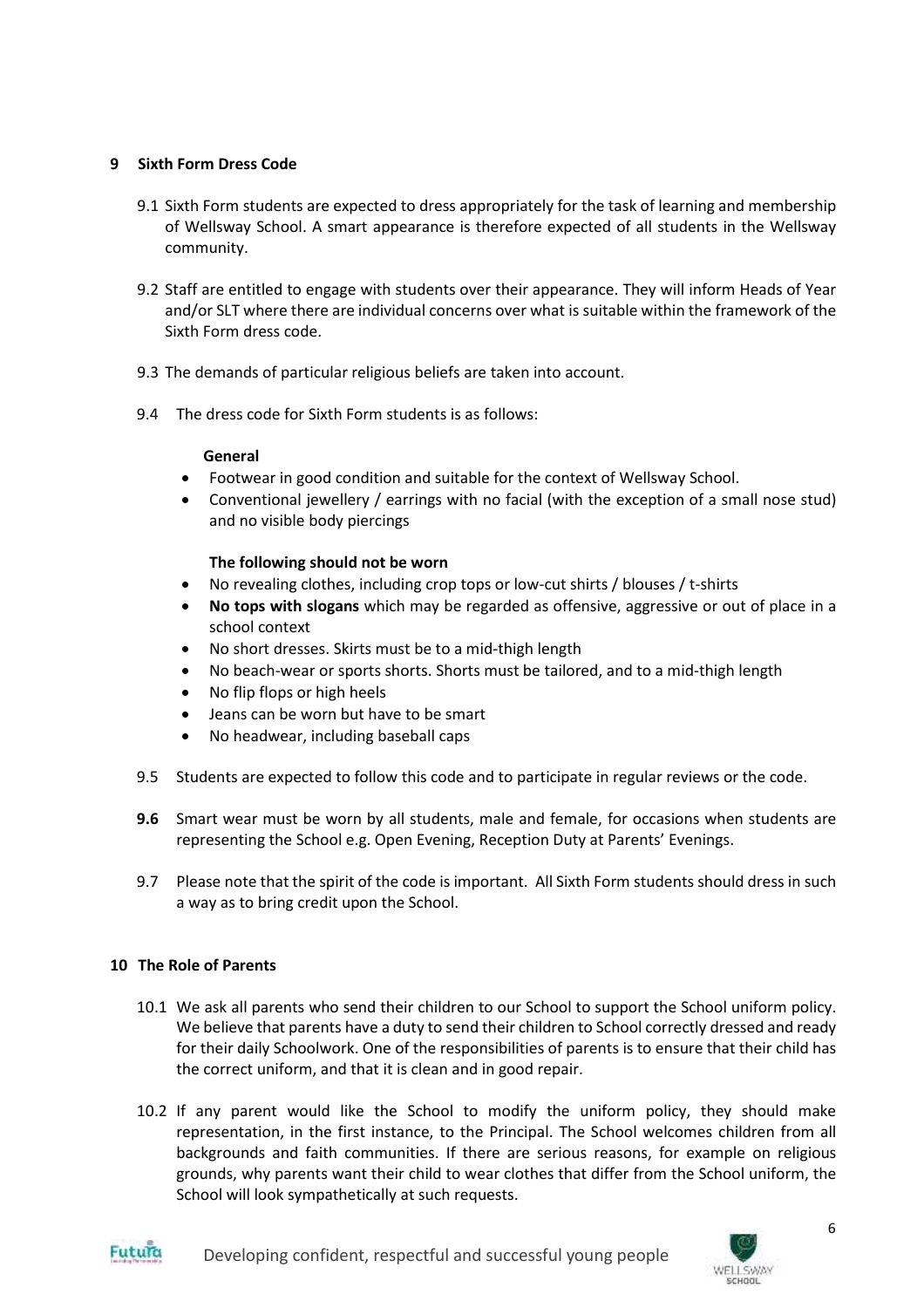10.3 It is essential that all items of uniform are marked with your child's name as the School does not accept any responsibility for any lost items.

#### **11 Student Non-Compliance**

- 11.1 In line with the guidance from the DfE teachers can discipline studentsfor breaching the School's policy on appearance and uniform. This will be carried out in accordance with the staff guidance accessible on the school website. Students who arrive at school and are not complying with this policy, must anticipate being given replacement uniform and/or shoes, being isolated or, in some cases, being sent home to change.
- 11.2 In making a decision about what constitutes acceptable uniform and appearance, the decision of the Principal and the Leadership Team is final, binding and without question.
- 11.3 The Principal, or a person authorised by the Principal, may ask a student to go home briefly to remedy a breach of the School's rules on appearance or uniform. When making this decision the Principal will consider the student's age and vulnerability, the ease and time it will take, and the availability of the student's parents. This will not be recorded as a fixed term exclusion but as an authorised absence.
- 11.4 If the student continues to breach uniform rules in such a way as to be sent home to avoid School, or takes longer than is strictly necessary to effect the change, the pupil's absence may be counted as an unauthorised absence. In either case the student's parents must be notified and the absence should be recorded.
- 11.5 When considering excluding a student for breaches of the uniform policy then this will be in line with the legal requirements for exclusion.

#### **12 The Role of Governors**

- 12.1 The Academy Governance Committee supports the Principal in implementing the School uniform policy. It considers all representations from parents regarding the uniform policy and liaises with the Principal to ensure that the policy is implemented fairly and with sensitivity.
- 12.2 It is the governors' responsibility to ensure that the School uniform meets all regulations concerning equal opportunities.
- 12.3 Governors ensure that the School uniform policy helps children to dress sensibly, in clothing that is hardwearing, safe and practical.

#### **13 The School Supplier**

13.1 The School supplier is Scholars. The address for Scholars – Bath Outlet Shop is 4 Terrace Walk, Bath, BA1 1LN.

The telephone number for Scholars is (01225) 462206.

- 13.2 Parents can visit the parents' online website to order uniform authorised by the School. The link is: <http://scholars-uk.com/index.php>
- 13.3 Once logged in, parents can purchase any uniform authorised by School.